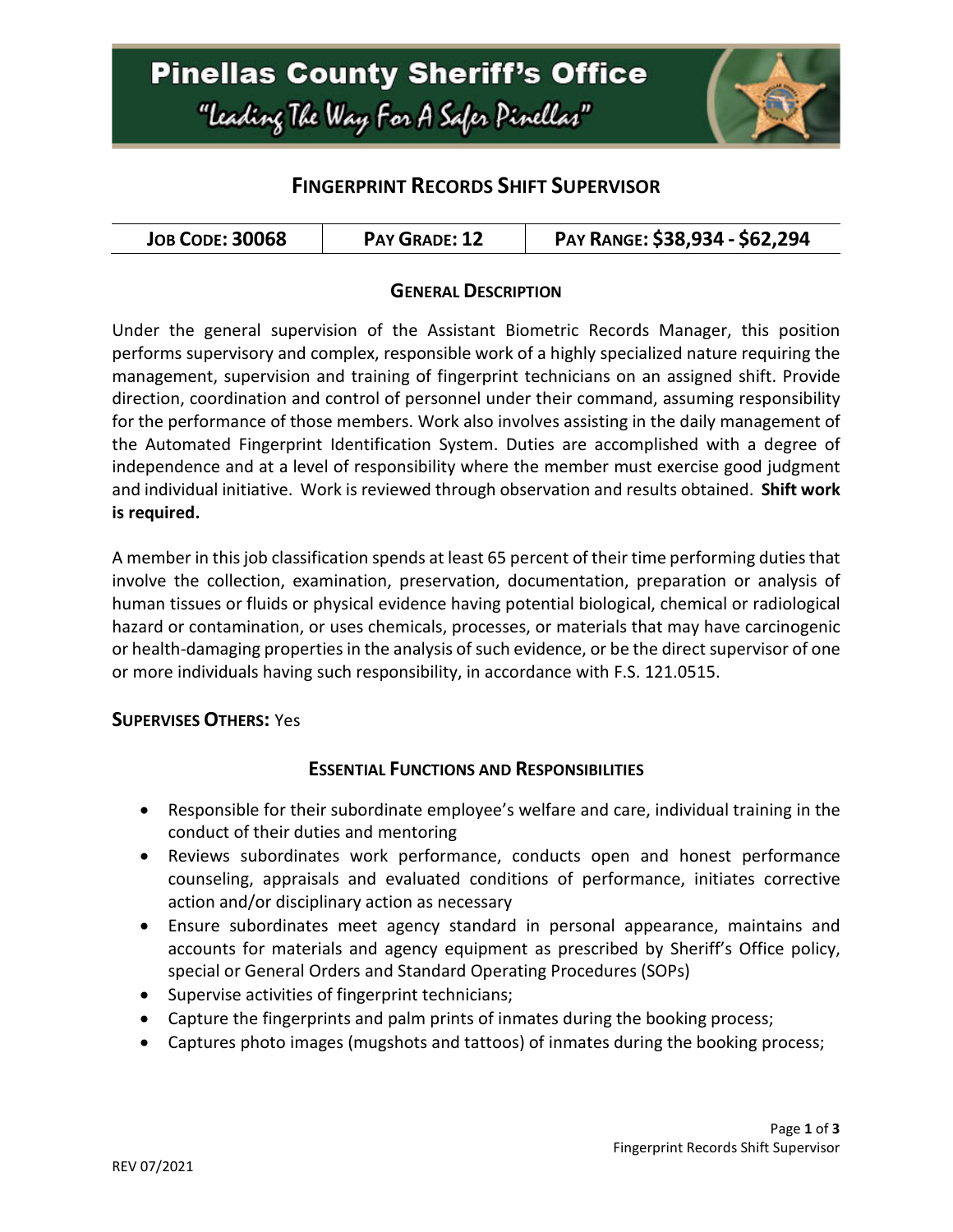# **Pinellas County Sheriff's Office** "Leading The Way For A Safer Pinellar"



- Collects DNA samples from subjects according to FDLE published "Requirements for Submission of DNA" ;
- Compare and identify criminal booking fingerprints;
- Assist in the daily management of the Automated Fingerprint Identification System (AFIS);
- Trains new members;
- Assist in the preparation and approval of payroll/time off records;
- Participates in Sheriff's Office recruitment and community relations activities as directed.

Regular and reliable attendance is required as an essential function of the position.

This position is considered essential and, in the event of an emergency or natural disaster, will be required to report to work.

This list is not intended to be all-inclusive and you may not be responsible for every item listed. The employer reserves the right to assign additional functions and responsibilities as necessary.

### **QUALIFICATIONS**

- High school graduation or equivalent diploma from an institution accredited by an accrediting body recognized by the U. S. Dept. of Education or licensed as a degree granting institution by the Commission for Independent Education, pursuant to Section 1005.02(7), F.S. AND
- Four (4) years' experience in a fingerprint identification or related field
- Course study in Science of Fingerprints or related field
- Must possess a valid Florida driver's license